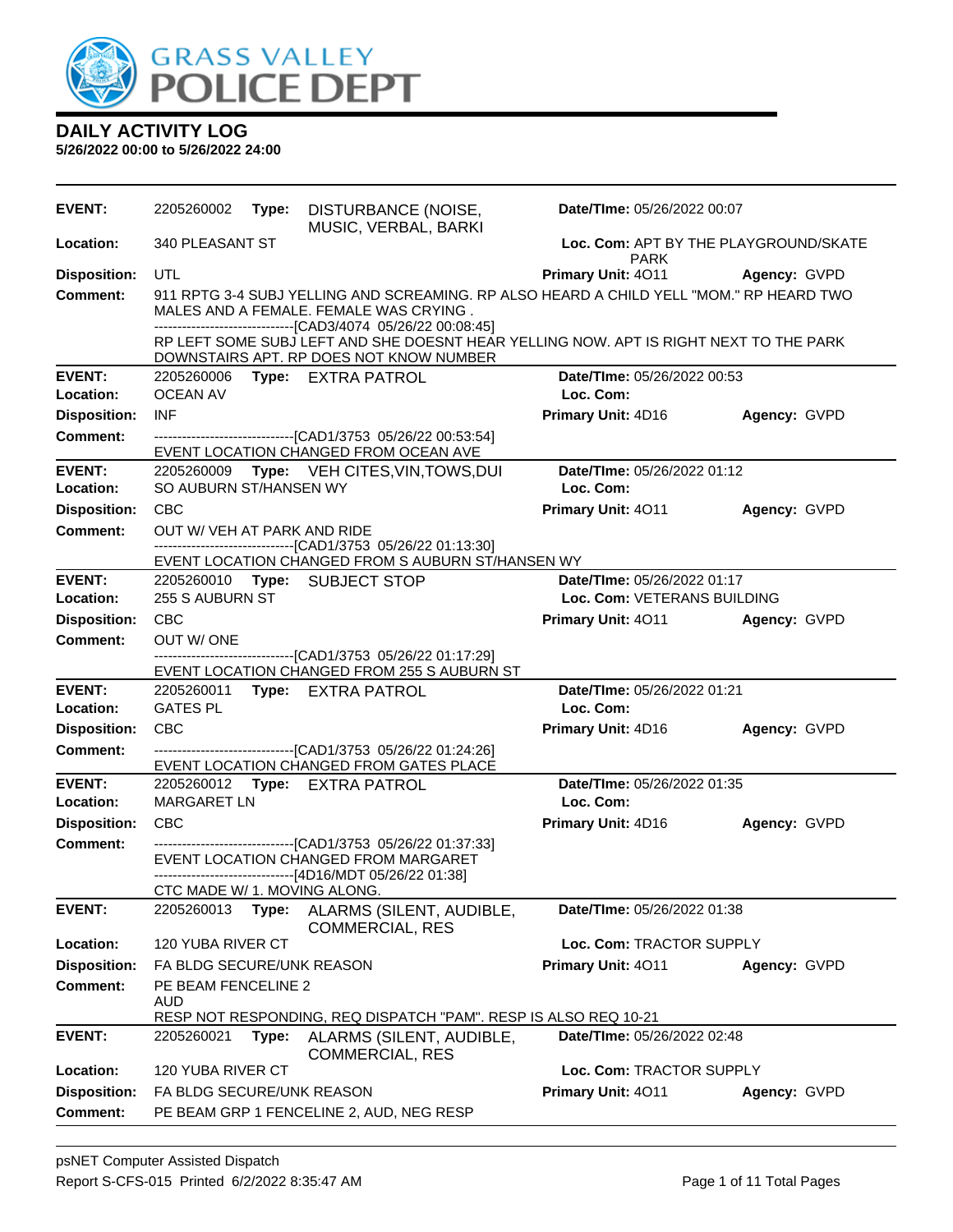

| EVENT:<br>Location:        | 2205260032<br>780 S AUBURN ST # B                                                                                                                                                                                                                | Type: GRAND THEFT AUTO                                                                                                                                                                                                                           | Date/TIme: 05/26/2022 06:37<br>Loc. Com: CERTIFIED AUTO |              |  |  |
|----------------------------|--------------------------------------------------------------------------------------------------------------------------------------------------------------------------------------------------------------------------------------------------|--------------------------------------------------------------------------------------------------------------------------------------------------------------------------------------------------------------------------------------------------|---------------------------------------------------------|--------------|--|--|
| <b>Disposition:</b>        | RPT                                                                                                                                                                                                                                              |                                                                                                                                                                                                                                                  | Primary Unit: 4Z15                                      | Agency: GVPD |  |  |
| Case No:                   | G2201323                                                                                                                                                                                                                                         |                                                                                                                                                                                                                                                  |                                                         |              |  |  |
| <b>Comment:</b>            | RP REPORTING STOLEN VEH FROM BUSINESS. OCCURED OVERNIGHT. VEH IS WHI 1995 VOLK EURO VAN,<br>LP 3PXK193. TAKEN BETWEEN 1730 LAST NIGHT AND 0600 TODAYS DATE. NO VIDEO OR SU INFO.<br>-------------------------------[CAD1/3753 05/26/22 06:38:45] |                                                                                                                                                                                                                                                  |                                                         |              |  |  |
|                            | 4S6 ADVISED<br>--------------------------------[CAD3/4085 05/26/22 08:02:05]                                                                                                                                                                     |                                                                                                                                                                                                                                                  |                                                         |              |  |  |
|                            |                                                                                                                                                                                                                                                  | ISSUED CASE# G2201323 FOR AGENCY GVPD by UNIT 4Z15<br>--------------------------------[CAD3/4085 05/26/22 08:37:25]                                                                                                                              |                                                         |              |  |  |
|                            |                                                                                                                                                                                                                                                  | VEH ENTERED INTO SVS FCN/3702214601337<br>-------------------------------[CAD3/4085 05/26/22 14:28:39]                                                                                                                                           |                                                         |              |  |  |
|                            | PRIOR FCN INCORRECT.                                                                                                                                                                                                                             | -------------------------------[CAD3/4085 05/26/22 14:28:46]                                                                                                                                                                                     |                                                         |              |  |  |
|                            | FCN/3702214603139 CORRECTED                                                                                                                                                                                                                      |                                                                                                                                                                                                                                                  |                                                         |              |  |  |
| <b>EVENT:</b>              | 2205260034<br>Type:                                                                                                                                                                                                                              | <b>SUSPICIOUS CIRCUMSTANCE</b><br>(VEHICLE, PERSON                                                                                                                                                                                               | Date/TIme: 05/26/2022 07:08                             |              |  |  |
| Location:                  | 109 CARPENTER ST                                                                                                                                                                                                                                 |                                                                                                                                                                                                                                                  | Loc. Com:                                               |              |  |  |
| <b>Disposition:</b>        | CBC PER 4S2, UTL ON AREA CHECK                                                                                                                                                                                                                   |                                                                                                                                                                                                                                                  | Primary Unit: 401                                       | Agency: GVPD |  |  |
| <b>Comment:</b>            | STRANGE. RP REQG AREA CHECK                                                                                                                                                                                                                      | RP RPTG SUS BFA OR HFA BEANIE, HOODIE, PINK SOCKS, AND SLIPPERS TAKING PICTURES OF LICENSE<br>PLATES. RP TRIED TO ASK SUBJ WHAT SHE WAS DOING AND SHE IGNORED HIM AND WAS ACTING<br>-------------------------------[CAD3/4085 05/26/22 07:09:48] |                                                         |              |  |  |
|                            | <b>VOICED</b>                                                                                                                                                                                                                                    |                                                                                                                                                                                                                                                  |                                                         |              |  |  |
| <b>EVENT:</b>              | 2205260036                                                                                                                                                                                                                                       | Type: ALL OTHERS                                                                                                                                                                                                                                 | Date/TIme: 05/26/2022 07:26                             |              |  |  |
| Location:                  | <b>GATES PL</b>                                                                                                                                                                                                                                  |                                                                                                                                                                                                                                                  | Loc. Com:                                               |              |  |  |
| <b>Disposition:</b>        | MERGED 2205260035                                                                                                                                                                                                                                |                                                                                                                                                                                                                                                  | <b>Primary Unit: 4S6</b>                                | Agency: GVPD |  |  |
| <b>Comment:</b>            |                                                                                                                                                                                                                                                  | NEAR THE END ON THE LEFT, CPR IN PROGRESS<br>***** EVENT CLOSED BY CAD3 WITH COMMENT-2205260035                                                                                                                                                  |                                                         |              |  |  |
| <b>EVENT:</b>              | 2205260049                                                                                                                                                                                                                                       | Type: COMMUNITY POLICING<br><b>ACTION</b>                                                                                                                                                                                                        | Date/TIme: 05/26/2022 08:01                             |              |  |  |
| <b>Disposition:</b>        | <b>CBC</b>                                                                                                                                                                                                                                       |                                                                                                                                                                                                                                                  | <b>Primary Unit: 402</b>                                | Agency: GVPD |  |  |
| <b>Comment:</b>            |                                                                                                                                                                                                                                                  |                                                                                                                                                                                                                                                  |                                                         |              |  |  |
| <b>EVENT:</b>              | 2205260050<br>Type:                                                                                                                                                                                                                              | THEFT (GRAND, PETTY, FROM<br><b>MERCHANT)</b>                                                                                                                                                                                                    | Date/TIme: 05/26/2022 08:08                             |              |  |  |
| Location:                  | 867 SUTTON WY                                                                                                                                                                                                                                    |                                                                                                                                                                                                                                                  | Loc. Com: SAFEWAY                                       |              |  |  |
| <b>Disposition:</b>        | <b>CBC NEG CHARGES DESIRED</b>                                                                                                                                                                                                                   |                                                                                                                                                                                                                                                  | Primary Unit: 4017                                      | Agency: GVPD |  |  |
| <b>Comment:</b>            |                                                                                                                                                                                                                                                  | RP RPTG THEFT OF CANS AND ALCOHOL. WMA BLU SHIRT AND JEANS. LEFT ON FOOT BHD PORT OF SUBS.<br>RP STATING IT HAPPENS EVERYDAY                                                                                                                     |                                                         |              |  |  |
| <b>EVENT:</b>              | 2205260051                                                                                                                                                                                                                                       | Type: TRAFFIC ACCIDENT                                                                                                                                                                                                                           | Date/TIme: 05/26/2022 08:13                             |              |  |  |
| Location:                  | 20 RAMP STATE/MILL ST                                                                                                                                                                                                                            |                                                                                                                                                                                                                                                  | Loc. Com: OFF RAMP                                      |              |  |  |
| <b>Disposition:</b>        | <b>CBC</b>                                                                                                                                                                                                                                       |                                                                                                                                                                                                                                                  | <b>Primary Unit: 401</b>                                | Agency: GVPD |  |  |
| <b>Comment:</b>            |                                                                                                                                                                                                                                                  | 911 XFER TO CALFIRE FOR TC. RED SEDAN VS WHI SUV. UNK INJURIES<br>----------------[CAD3/4085_05/26/22_08:15:55]                                                                                                                                  |                                                         |              |  |  |
|                            | <b>VOICED</b>                                                                                                                                                                                                                                    |                                                                                                                                                                                                                                                  |                                                         |              |  |  |
| <b>EVENT:</b><br>Location: | 2205260059<br>Type:<br><b>GATES PLACE</b>                                                                                                                                                                                                        | VEH CITES, VIN, TOWS, DUI                                                                                                                                                                                                                        | Date/TIme: 05/26/2022 08:38<br>Loc. Com:                |              |  |  |
| <b>Disposition:</b>        | <b>CBC</b>                                                                                                                                                                                                                                       |                                                                                                                                                                                                                                                  | Primary Unit: 4017                                      | Agency: GVPD |  |  |
| <b>Comment:</b>            | OW VEH 8UIX952                                                                                                                                                                                                                                   |                                                                                                                                                                                                                                                  |                                                         |              |  |  |
|                            |                                                                                                                                                                                                                                                  |                                                                                                                                                                                                                                                  |                                                         |              |  |  |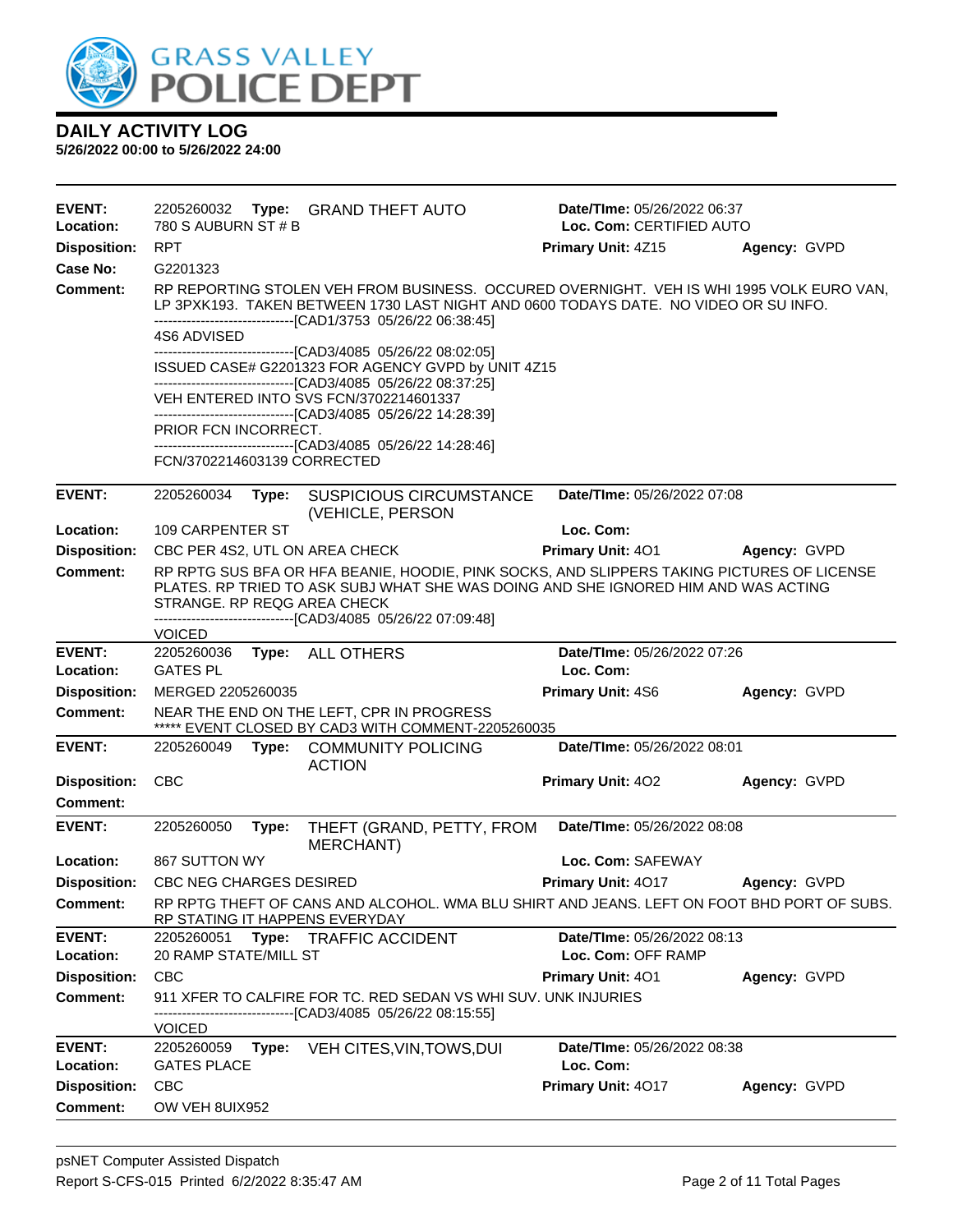

| EVENT:                                 | 2205260061                   | Type: | <b>COMMUNITY POLICING</b><br><b>ACTION</b>                                                                                                                                                                                                                                                                           | <b>Date/Time: 05/26/2022 08:44</b> |              |
|----------------------------------------|------------------------------|-------|----------------------------------------------------------------------------------------------------------------------------------------------------------------------------------------------------------------------------------------------------------------------------------------------------------------------|------------------------------------|--------------|
| <b>Disposition:</b><br><b>Comment:</b> | CBC 98T                      |       |                                                                                                                                                                                                                                                                                                                      | Primary Unit: 4017                 | Agency: GVPD |
| <b>EVENT:</b>                          | 2205260065                   | Type: | <b>ORDINANCES</b><br>(COUNTY/MUNICIPAL)                                                                                                                                                                                                                                                                              | Date/TIme: 05/26/2022 08:54        |              |
| Location:                              | 880 SUTTON WY                |       |                                                                                                                                                                                                                                                                                                                      | Loc. Com: WALGREENS                |              |
| <b>Disposition:</b>                    | CBC 1098T, ADVISED OF 602    |       |                                                                                                                                                                                                                                                                                                                      | Primary Unit: 4017                 | Agency: GVPD |
| <b>Comment:</b>                        | <b>OW/ CAMPERS</b>           |       |                                                                                                                                                                                                                                                                                                                      |                                    |              |
|                                        |                              |       | ------------------------[CAD3/4085 05/26/22 08:54:53]<br>EVENT LOCATION CHANGED FROM WALGREENS                                                                                                                                                                                                                       |                                    |              |
| <b>EVENT:</b>                          | 2205260072 Type:             |       | <b>SUSPICIOUS CIRCUMSTANCE</b><br>(VEHICLE, PERSON                                                                                                                                                                                                                                                                   | Date/TIme: 05/26/2022 09:14        |              |
| Location:                              | 244 DORSEY DR                |       |                                                                                                                                                                                                                                                                                                                      | Loc. Com: SPRINGHILL GARDENS       |              |
| <b>Disposition:</b>                    | <b>MEDS. NEG CRIME</b>       |       | CBC CTC W/ SUS. MOTHER. SU BIPOLAR OFF                                                                                                                                                                                                                                                                               | Primary Unit: 4017                 | Agency: GVPD |
| <b>Comment:</b>                        |                              |       | RP REPORTING MALE SUBJ CAME UP TO THEM TELLING THEM TO "GET PREPARED", AND THAT HE WAS<br>SCOPING THE AREA AND GETTING READY TO TAKE 16 CARS. SUBJ ASSOCIATED WITH A ORN TOYT RAV 4<br>LP BN81U48, WMA HAT AND GLASSES. SUBJ LAST SEEN NEAR PLAYGROUND BY ENTRANCE FURTHEST<br>FROM FREEWAY. RP WANTS TO REMAIN ANON |                                    |              |
| <b>EVENT:</b>                          | 2205260090                   | Type: | TRAFFIC (DUI, PARKING,<br>SPEED, HAZ                                                                                                                                                                                                                                                                                 | Date/TIme: 05/26/2022 10:24        |              |
| Location:                              |                              |       | IDAHO MARYLAND RD/SUTTON WY                                                                                                                                                                                                                                                                                          | Loc. Com:                          |              |
| <b>Disposition:</b>                    | RPT PLACED ON HOLD           |       |                                                                                                                                                                                                                                                                                                                      | Primary Unit: 401                  | Agency: GVPD |
| <b>Case No:</b>                        | G2201324                     |       |                                                                                                                                                                                                                                                                                                                      |                                    |              |
| Comment:                               |                              |       | RP RPTG XRAY BLN HAIR BLK/WHI PANTS WALKING IN THE MIDDLE OF THE ROAD                                                                                                                                                                                                                                                |                                    |              |
|                                        | 1039 ER                      |       | -------------------------------[CAD1/4051 05/26/22 10:39:36]                                                                                                                                                                                                                                                         |                                    |              |
|                                        |                              |       | -------------------------------[CAD1/4051 05/26/22 11:04:10]                                                                                                                                                                                                                                                         |                                    |              |
|                                        |                              |       | ISSUED CASE# G2201324 FOR AGENCY GVPD by UNIT 4O1                                                                                                                                                                                                                                                                    |                                    |              |
| <b>EVENT:</b>                          |                              |       | 2205260092 Type: CITIZEN ASSIST (CIVIL<br>STANDBY'S, LOCKOUT                                                                                                                                                                                                                                                         | Date/TIme: 05/26/2022 10:35        |              |
| Location:                              | 280 SIERRA COLLEGE DR # 205  |       |                                                                                                                                                                                                                                                                                                                      | Loc. Com: DR GILL                  |              |
| <b>Disposition:</b>                    | <b>RPT</b>                   |       |                                                                                                                                                                                                                                                                                                                      | Primary Unit: 4S5                  | Agency: GVPD |
| Case No:                               | G2201325                     |       |                                                                                                                                                                                                                                                                                                                      |                                    |              |
| Comment:                               |                              |       | RP REQG ASSIST WITH TRANSPORT 5150 SUBJ TO SNMH<br>--------------------------[CAD3/4085_05/26/22_10:53:10]                                                                                                                                                                                                           |                                    |              |
|                                        | 4S5 ADVISED                  |       |                                                                                                                                                                                                                                                                                                                      |                                    |              |
|                                        |                              |       | ---------------------[CAD3/4085 05/26/22 10:53:17]                                                                                                                                                                                                                                                                   |                                    |              |
|                                        | 4D10 TO ASSIST WHEN 10-8     |       | -------------------------------[CAD1/4051 05/26/22 10:54:48]                                                                                                                                                                                                                                                         |                                    |              |
|                                        |                              |       | ADDTL 911 RPTG SUBJ IS GETTING VOCAL AND SCREAMING                                                                                                                                                                                                                                                                   |                                    |              |
|                                        |                              |       |                                                                                                                                                                                                                                                                                                                      |                                    |              |
|                                        | <b>4S5 ADVISED OF UPDATE</b> |       | ---------------------------------[CAD1/4051_05/26/22 11:22:38]                                                                                                                                                                                                                                                       |                                    |              |
|                                        | 1039 ER                      |       |                                                                                                                                                                                                                                                                                                                      |                                    |              |
|                                        |                              |       | --------------------------------[CAD3/4085 05/26/22 11:31:01]                                                                                                                                                                                                                                                        |                                    |              |
| <b>EVENT:</b>                          |                              |       | ISSUED CASE# G2201325 FOR AGENCY GVPD by UNIT 4S5<br>2205260117 Type: ORDINANCES                                                                                                                                                                                                                                     | Date/TIme: 05/26/2022 11:54        |              |
|                                        |                              |       | (COUNTY/MUNICIPAL)                                                                                                                                                                                                                                                                                                   |                                    |              |
| Location:                              | 2090 NEVADA CITY HY          |       |                                                                                                                                                                                                                                                                                                                      | Loc. Com: YUBA DOCS 530 274 5020   |              |
| <b>Disposition:</b>                    | HBD LOG PER 4S5, AWARE       |       |                                                                                                                                                                                                                                                                                                                      | <b>Primary Unit:</b>               | Agency: GVPD |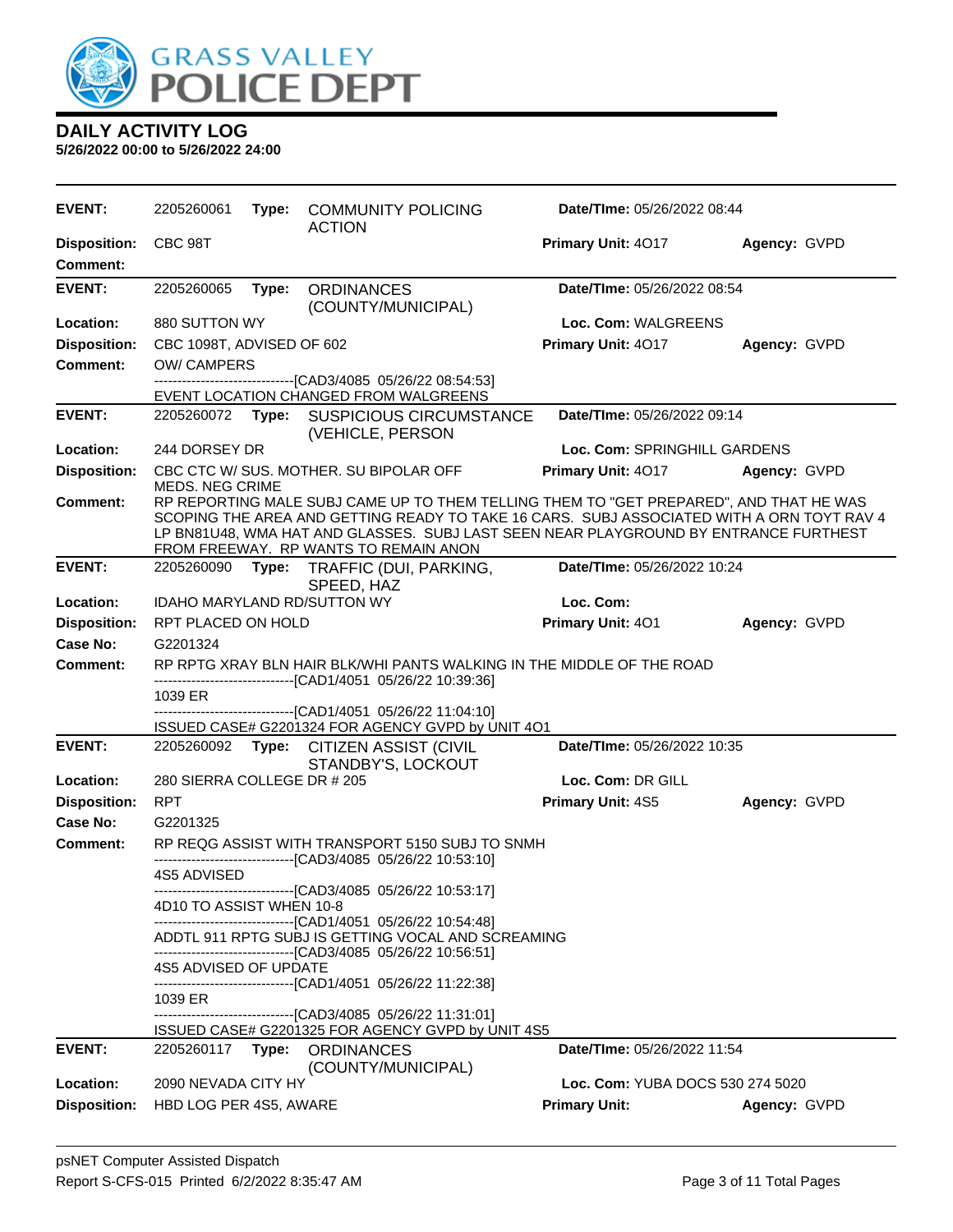

| Comment:                   | RP RPTG PANHANDLERS EATING MCDONALDS BEGGING FOR MONEY<br>-------------------------------[CAD1/4051 05/26/22 12:49:48]                                                             |                                                                                                                                                                                                    |                                                                                                        |                                                                                            |              |  |  |
|----------------------------|------------------------------------------------------------------------------------------------------------------------------------------------------------------------------------|----------------------------------------------------------------------------------------------------------------------------------------------------------------------------------------------------|--------------------------------------------------------------------------------------------------------|--------------------------------------------------------------------------------------------|--------------|--|--|
|                            | ADDTL RP RPTG SAME THING                                                                                                                                                           |                                                                                                                                                                                                    | ***** EVENT CLOSED BY CAD3 WITH COMMENT-LOG PER 4S5, AWARE                                             |                                                                                            |              |  |  |
| <b>EVENT:</b>              |                                                                                                                                                                                    |                                                                                                                                                                                                    | 2205260119 Type: VEH CITES, VIN, TOWS, DUI                                                             | Date/TIme: 05/26/2022 12:01                                                                |              |  |  |
| Location:                  | 107 E MCKNIGHT WY                                                                                                                                                                  |                                                                                                                                                                                                    |                                                                                                        | Loc. Com: GRASS VALLEY CHEVRON                                                             |              |  |  |
| <b>Disposition:</b>        | CBC 1148 COMPLETE                                                                                                                                                                  |                                                                                                                                                                                                    |                                                                                                        | Primary Unit: 4D10                                                                         | Agency: GVPD |  |  |
| <b>Comment:</b>            |                                                                                                                                                                                    |                                                                                                                                                                                                    | 1P26 REQ GVPD FOR POSS 23152 GRN SUBA LIC#5AKK896                                                      |                                                                                            |              |  |  |
| <b>EVENT:</b>              | 2205260131                                                                                                                                                                         | Type:                                                                                                                                                                                              | DISTURBANCE (NOISE,<br>MUSIC, VERBAL, BARKI                                                            | Date/TIme: 05/26/2022 12:38                                                                |              |  |  |
| Location:                  | 155 GLASSON WY                                                                                                                                                                     |                                                                                                                                                                                                    |                                                                                                        | Loc. Com: SIERRA NEVADA MEMORIAL<br><b>HOSPITAL</b>                                        |              |  |  |
| <b>Disposition:</b>        | <b>CBC SUBJ RERESTRAINED</b>                                                                                                                                                       |                                                                                                                                                                                                    |                                                                                                        | <b>Primary Unit: 401</b>                                                                   | Agency: GVPD |  |  |
| <b>Comment:</b>            |                                                                                                                                                                                    |                                                                                                                                                                                                    |                                                                                                        | ER REQG ASSIST WITH GETTING 5150 XRAY BACK TO ER ROOM 2 AS SHE IS REFUSING                 |              |  |  |
| <b>EVENT:</b>              |                                                                                                                                                                                    |                                                                                                                                                                                                    | (HANGUPS, ABAN'S)                                                                                      | Date/TIme: 05/26/2022 12:59                                                                |              |  |  |
| <b>Location:</b>           | 340 PLEASANT ST # 24                                                                                                                                                               |                                                                                                                                                                                                    |                                                                                                        | Loc. Com: GRASS VALLEY APARTMENTS                                                          |              |  |  |
| <b>Disposition:</b>        | <b>HBD</b>                                                                                                                                                                         |                                                                                                                                                                                                    |                                                                                                        | <b>Primary Unit:</b>                                                                       | Agency: GVPD |  |  |
| <b>Comment:</b>            | 911 ABANDONED                                                                                                                                                                      |                                                                                                                                                                                                    |                                                                                                        |                                                                                            |              |  |  |
|                            |                                                                                                                                                                                    |                                                                                                                                                                                                    | -------------------------------[CAD1/4051 05/26/22 12:59:46]                                           |                                                                                            |              |  |  |
|                            |                                                                                                                                                                                    |                                                                                                                                                                                                    | -------------------------------[CAD1/4051_05/26/22 12:59:57]                                           | EVENT LOCATION CHANGED FROM LAT: 39.21679300 LONG: -121.070538 GRASS VALLEY                |              |  |  |
|                            |                                                                                                                                                                                    |                                                                                                                                                                                                    | ON CALLBACK, ACCIDENTAL CODE 4                                                                         |                                                                                            |              |  |  |
|                            | ***** EVENT CLOSED BY CAD1                                                                                                                                                         |                                                                                                                                                                                                    |                                                                                                        | Date/TIme: 05/26/2022 13:02                                                                |              |  |  |
| <b>EVENT:</b><br>Location: | 333 CROWN POINT CR                                                                                                                                                                 |                                                                                                                                                                                                    | 2205260136    Type: TRESPASS                                                                           | Loc. Com:                                                                                  |              |  |  |
| <b>Disposition:</b>        | <b>CBC</b>                                                                                                                                                                         |                                                                                                                                                                                                    |                                                                                                        | <b>Primary Unit: 4D10</b>                                                                  | Agency: GVPD |  |  |
| <b>Comment:</b>            |                                                                                                                                                                                    |                                                                                                                                                                                                    |                                                                                                        | RP RPTG SUS TRUCK AND TRAILER IN PARKING LOT TRESPASSING. RP WANTS THEM MOVED ALONG UNK    |              |  |  |
|                            | <b>DESC</b>                                                                                                                                                                        |                                                                                                                                                                                                    |                                                                                                        |                                                                                            |              |  |  |
|                            |                                                                                                                                                                                    |                                                                                                                                                                                                    | -------------------------------[CAD3/4085 05/26/22 13:08:04]                                           | RP CALLED BACK, SU VEH PICKUP TRUCK WITH UTILITY TRAILER THAT HAS A DOOR AND WINDOW ON IT, |              |  |  |
|                            |                                                                                                                                                                                    |                                                                                                                                                                                                    | POSS A MOBILE DOG GROOMER'S VEH.                                                                       |                                                                                            |              |  |  |
| <b>EVENT:</b>              |                                                                                                                                                                                    |                                                                                                                                                                                                    | 2205260142 Type: TRAFFIC ACCIDENT                                                                      | Date/TIme: 05/26/2022 13:28                                                                |              |  |  |
| Location:                  | 107 E MCKNIGHT WY                                                                                                                                                                  |                                                                                                                                                                                                    |                                                                                                        | Loc. Com: GRASS VALLEY CHEVRON                                                             |              |  |  |
| <b>Disposition:</b>        | AST                                                                                                                                                                                |                                                                                                                                                                                                    |                                                                                                        | <b>Primary Unit: 401</b>                                                                   | Agency: GVPD |  |  |
| Case No:                   | G2201326                                                                                                                                                                           |                                                                                                                                                                                                    |                                                                                                        |                                                                                            |              |  |  |
| <b>Comment:</b>            |                                                                                                                                                                                    |                                                                                                                                                                                                    |                                                                                                        | RP REPORTING 1182, 2 VEH INV, WHI SEDAN VS BLU SUV, BLOCKING ROADWAY IN INTERSECTION       |              |  |  |
|                            |                                                                                                                                                                                    | ---------------------------------[CAD3/4085 05/26/22 13:30:27]<br>ADDITIONAL 911, ONE XRAY NOT GETTING OUT OF VEH, POSS NEEDS MED.<br>-------------------------------[CAD3/4085 05/26/22 13:39:04] |                                                                                                        |                                                                                            |              |  |  |
|                            |                                                                                                                                                                                    |                                                                                                                                                                                                    | 2ND RP WAS XFERRED TO CALFIRE                                                                          |                                                                                            |              |  |  |
|                            | ------------------------------[CAD1/4051 05/26/22 13:46:09]<br>ISSUED CASE# G2201326 FOR AGENCY GVPD by UNIT 4D10<br>--------------------------------[CAD3/4085 05/26/22 13:46:17] |                                                                                                                                                                                                    |                                                                                                        |                                                                                            |              |  |  |
|                            |                                                                                                                                                                                    |                                                                                                                                                                                                    | --------------------------------[CAD3/4085 05/26/22 13:46:28]                                          | TOW ASSIGNED-CELESTIAL VALLEY TOWING, 875 IDAHO MARYLAND DR, GRASS VALLEY, 5302723353,     |              |  |  |
|                            |                                                                                                                                                                                    |                                                                                                                                                                                                    | CELESTIAL VALLEY ETA 20 MINS OR LESS<br>---------------------------------[CAD1/4051_05/26/22 14:08:55] |                                                                                            |              |  |  |
|                            | FCN/3702214603051                                                                                                                                                                  |                                                                                                                                                                                                    |                                                                                                        |                                                                                            |              |  |  |
| <b>EVENT:</b><br>Location: | 2205260145<br>DORSEY DR/SUTTON WY                                                                                                                                                  | Type:                                                                                                                                                                                              | <b>VEHICLE STOP</b>                                                                                    | Date/TIme: 05/26/2022 13:44<br>Loc. Com:                                                   |              |  |  |
| <b>Disposition:</b>        | <b>WA</b>                                                                                                                                                                          |                                                                                                                                                                                                    |                                                                                                        | <b>Primary Unit: 4D13</b>                                                                  | Agency: GVPD |  |  |
|                            |                                                                                                                                                                                    |                                                                                                                                                                                                    |                                                                                                        |                                                                                            |              |  |  |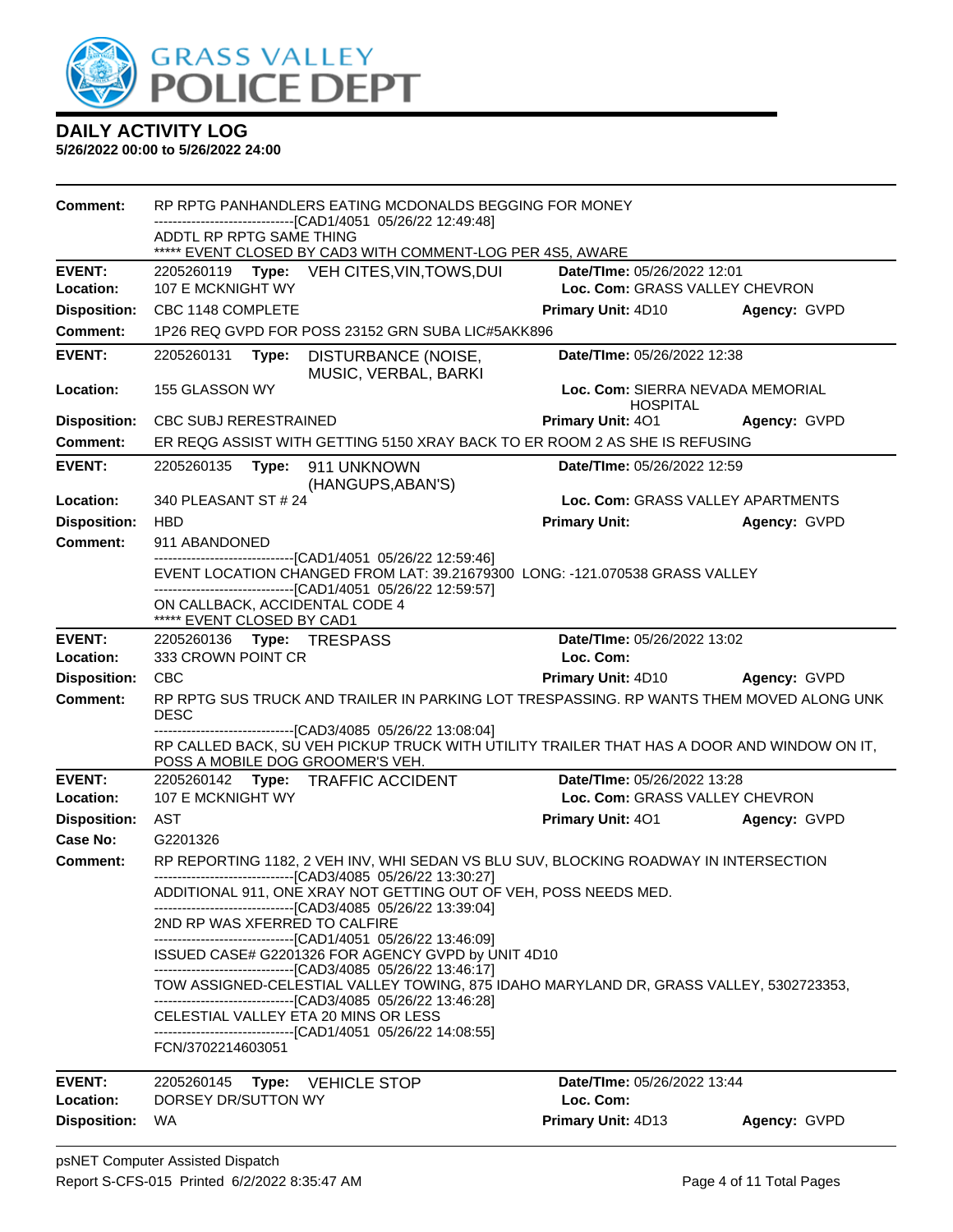

**5/26/2022 00:00 to 5/26/2022 24:00**

| Comment:            | License: 6XKF088                   | -------------------------------[CAD1/4051 05/26/22 13:45:21]                                                                                                                                                                                                                                                                                                                                                                      |                                                     |              |
|---------------------|------------------------------------|-----------------------------------------------------------------------------------------------------------------------------------------------------------------------------------------------------------------------------------------------------------------------------------------------------------------------------------------------------------------------------------------------------------------------------------|-----------------------------------------------------|--------------|
|                     |                                    | EVENT LOCATION CHANGED FROM DORSEY / SUTTON                                                                                                                                                                                                                                                                                                                                                                                       |                                                     |              |
| <b>EVENT:</b>       | 2205260146    Type: 911    UNKNOWN | (HANGUPS, ABAN'S)                                                                                                                                                                                                                                                                                                                                                                                                                 | Date/TIme: 05/26/2022 13:59                         |              |
| Location:           | 155 GLASSON WY                     |                                                                                                                                                                                                                                                                                                                                                                                                                                   | Loc. Com: SIERRA NEVADA MEMORIAL<br><b>HOSPITAL</b> |              |
| <b>Disposition:</b> | <b>HBD</b>                         |                                                                                                                                                                                                                                                                                                                                                                                                                                   | <b>Primary Unit:</b>                                | Agency: GVPD |
| <b>Comment:</b>     | ***** EVENT CLOSED BY CAD1         | 911 ACCIDENTAL WHILE TRYING TO DIAL OUT FROM HOSPITAL ROOM. CODE 4                                                                                                                                                                                                                                                                                                                                                                |                                                     |              |
| <b>EVENT:</b>       | 2205260148<br>Type:                | <b>DISTURBANCE (NOISE,</b><br>MUSIC, VERBAL, BARKI                                                                                                                                                                                                                                                                                                                                                                                | Date/TIme: 05/26/2022 14:01                         |              |
| Location:           | 768 TAYLORVILLE RD                 |                                                                                                                                                                                                                                                                                                                                                                                                                                   | Loc. Com:                                           |              |
| <b>Disposition:</b> | <b>CBC</b>                         |                                                                                                                                                                                                                                                                                                                                                                                                                                   | Primary Unit: 4D10                                  | Agency: GVPD |
| <b>Comment:</b>     |                                    | RP REQ 10-21, QUESTIONS REGARDING DOMESTIC SITUATION GOING ON BETWEEN ONE OF RP'S<br>COWORKERS AND THEIR BOYFRIEND. PER RP, BOYFRIEND SHOWED UP AT PLACE OF BUSINESS<br>YESTERDAY AND CAUSED 415. RP LOOKING FOR GUIDANCE.<br>-------------------------------[4D10/MDT 05/26/22 14:16]<br>CONTACT MADE WITH RP. ADVISED HER OF THE RESTRAINING ORDER PROCESS. SHE ADVISED THAT SHE<br>WOULD CALL IF SUBJECT COMES INTO WORK. CBC. |                                                     |              |
| <b>EVENT:</b>       |                                    | 2205260150 Type: TRAFFIC ACCIDENT                                                                                                                                                                                                                                                                                                                                                                                                 | Date/TIme: 05/26/2022 14:09                         |              |
| Location:           | 120 YUBA RIVER CT                  |                                                                                                                                                                                                                                                                                                                                                                                                                                   | Loc. Com:                                           |              |
| <b>Disposition:</b> | <b>CIT</b>                         |                                                                                                                                                                                                                                                                                                                                                                                                                                   | Primary Unit: 4017                                  | Agency: GVPD |
| Case No:            | G2201327                           |                                                                                                                                                                                                                                                                                                                                                                                                                                   |                                                     |              |
| <b>Comment:</b>     |                                    | 911 REPORITNG MC ACCIDENT IFO TRACTOR SUPPLY. SU WAS RIDING A WHEELIE AND DROPPED BIKE,<br>BUT HAS GOTTEN UP AND IS FINE/TALKING TO PEOPLE. RP WANTS TO REPORT DUE TO RECKLESS<br>DRIVING OF RIDER. WHI MOTORCYCLE IS ONLY DESC RP CAN PROVIDE.<br>-------------------------------[CAD1/4051 05/26/22 14:34:16]<br>ISSUED CASE# G2201327 FOR AGENCY GVPD by UNIT 4O17                                                             |                                                     |              |
| <b>EVENT:</b>       | 2205260157    Type: FRAUD          |                                                                                                                                                                                                                                                                                                                                                                                                                                   | Date/TIme: 05/26/2022 14:25                         |              |
| Location:           | 810 E MAIN ST                      |                                                                                                                                                                                                                                                                                                                                                                                                                                   | Loc. Com: BIG A ROOT BEER DRIVE-IN                  |              |
| <b>Disposition:</b> | <b>RPT 10-8</b>                    |                                                                                                                                                                                                                                                                                                                                                                                                                                   | <b>Primary Unit: 4Z15</b>                           | Agency: GVPD |
| Case No:            | G2201328                           |                                                                                                                                                                                                                                                                                                                                                                                                                                   |                                                     |              |
| <b>Comment:</b>     |                                    | RP REPORTING THEY WERE DEFRAUDED ON TUES, STAFF RECEIVED A PHONE CALL STATING IT WAS AN<br>EMERGENCY, TOOK CASH FROM REGISTER AND EXCHANGED IT FOR BITCOIN THAT WAS SENT TO A<br>LOCATION. RP STANDING BY AT GVPD LOBBY TO REPORT<br>---------------------------------[CAD1/4051 05/26/22 15:08:17]<br>ISSUED CASE# G2201328 FOR AGENCY GVPD by UNIT 4Z15                                                                         |                                                     |              |
| <b>EVENT:</b>       | 2205260161<br>Type:                | DISTURBANCE (NOISE,<br>MUSIC, VERBAL, BARKI                                                                                                                                                                                                                                                                                                                                                                                       | Date/TIme: 05/26/2022 14:35                         |              |
| Location:           | 844 OLD TUNNEL RD                  |                                                                                                                                                                                                                                                                                                                                                                                                                                   | Loc. Com: WESTERN SIERRA                            |              |
| <b>Disposition:</b> | <b>CBC</b>                         |                                                                                                                                                                                                                                                                                                                                                                                                                                   | Primary Unit: 4017                                  | Agency: GVPD |
| Comment:            |                                    | 911 REQ POLICE ASSISTANCE FOR UNRULY PATIENT CAUSING 415 WITH DOCTOR. RP WILL BE STANDING<br>BY OUT FRONT TO DIRECT LE TO PATIENT                                                                                                                                                                                                                                                                                                 |                                                     |              |
| <b>EVENT:</b>       | 2205260163<br>Type:                | DISTURBANCE (NOISE,<br>MUSIC, VERBAL, BARKI                                                                                                                                                                                                                                                                                                                                                                                       | Date/TIme: 05/26/2022 14:38                         |              |
| Location:           | WE MAIN ST/MILL ST                 |                                                                                                                                                                                                                                                                                                                                                                                                                                   | Loc. Com:                                           |              |
| <b>Disposition:</b> | CBC                                |                                                                                                                                                                                                                                                                                                                                                                                                                                   | Primary Unit: 402                                   | Agency: GVPD |
| <b>Comment:</b>     |                                    | RP REPORTING THAT CONSTRUCTION CREW HAS BEEN JACKHAMMERING AT 0400-0500 FOR THE LAST 3<br>DAYS STRAIGHT, WAKING ALL THE RESIDENTS.                                                                                                                                                                                                                                                                                                |                                                     |              |
| <b>EVENT:</b>       | 2205260164<br>Type:                | DISTURBANCE (NOISE,<br>MUSIC, VERBAL, BARKI                                                                                                                                                                                                                                                                                                                                                                                       | Date/TIme: 05/26/2022 14:42                         |              |
| Location:           | 239 MILL ST # 9                    |                                                                                                                                                                                                                                                                                                                                                                                                                                   | Loc. Com:                                           |              |

psNET Computer Assisted Dispatch

Report S-CFS-015 Printed 6/2/2022 8:35:47 AM Page 5 of 11 Total Pages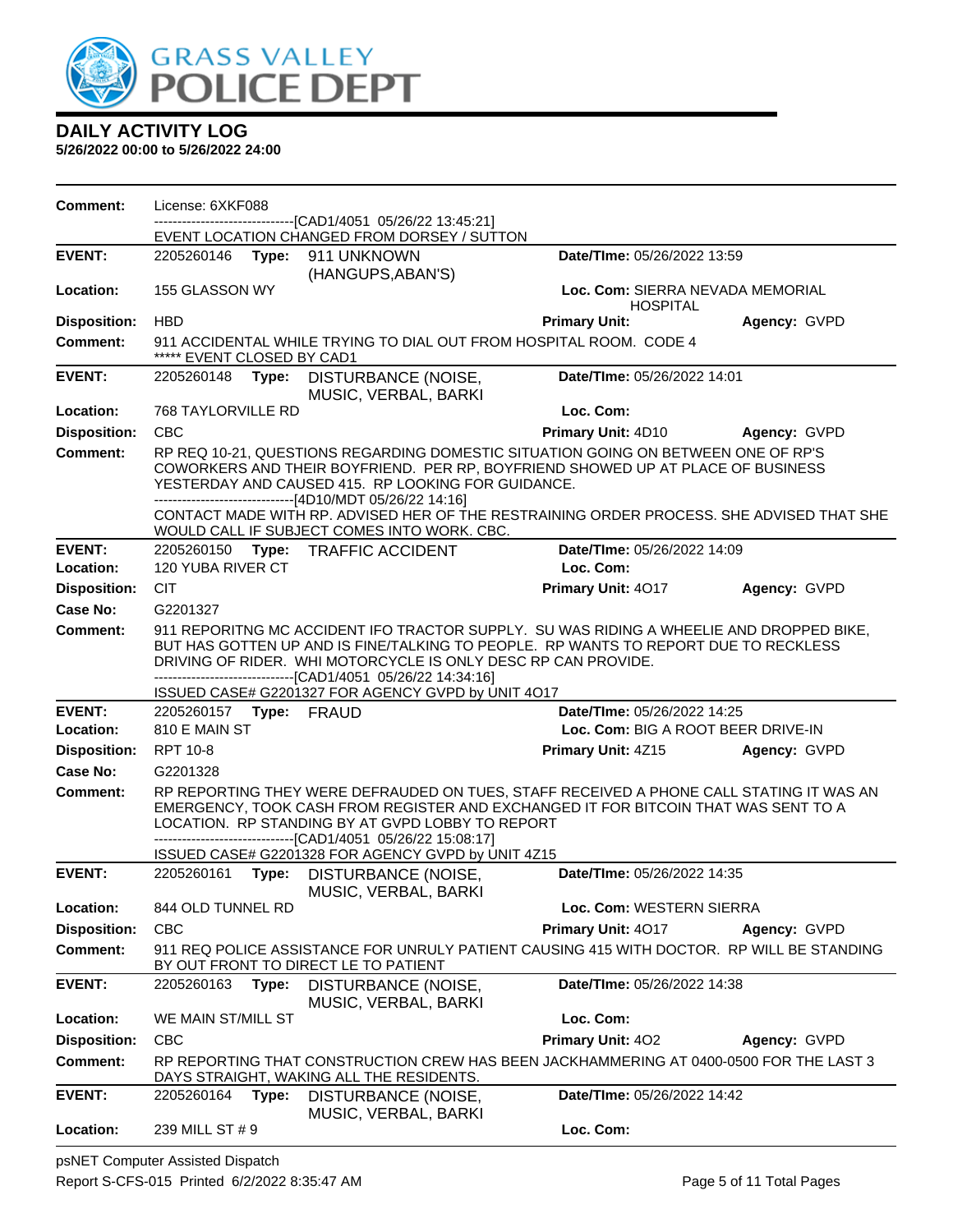

| <b>Disposition:</b>                    | <b>CBC</b>                                                                                                                                                   |                                                                                                                                                                                    | <b>Primary Unit: 401</b>       | Agency: GVPD                          |  |  |
|----------------------------------------|--------------------------------------------------------------------------------------------------------------------------------------------------------------|------------------------------------------------------------------------------------------------------------------------------------------------------------------------------------|--------------------------------|---------------------------------------|--|--|
| <b>Comment:</b>                        |                                                                                                                                                              | RP REPORITNG SUBJ IN HIS HOUSE SWEARING AND GIVING HIM TROUBLE, TALKING TO THEMSELVES                                                                                              |                                |                                       |  |  |
|                                        | -------------------------------[CAD3/4085 05/26/22 14:43:04]<br>RP STATES HE JUST GOT OUT OF HOSPITAL, SHE IS IN HIS HOUSE AND WILL NOT LEAVE. RP ONLY KNOWS |                                                                                                                                                                                    |                                |                                       |  |  |
|                                        |                                                                                                                                                              | FIRST NAME OF MELINDA, STATES SHE IS CURRENTLY IN THE HOUSE.                                                                                                                       |                                |                                       |  |  |
|                                        |                                                                                                                                                              | ---------------------------------[CAD3/4085 05/26/22 14:43:20]<br>RP SOUNDS HBD OR UNDER INFLUENCE OF SOMETHING ELSE.                                                              |                                |                                       |  |  |
| <b>EVENT:</b>                          |                                                                                                                                                              | 2205260175 Type: ASSAULTS, BATTERY (415                                                                                                                                            | Date/TIme: 05/26/2022 15:07    |                                       |  |  |
|                                        |                                                                                                                                                              | PHYSICAL)                                                                                                                                                                          |                                |                                       |  |  |
| Location:                              | 10837 ROUGH & READY HIGHWAY                                                                                                                                  |                                                                                                                                                                                    | Loc. Com: LYMAN GILMORE SCHOOL |                                       |  |  |
| <b>Disposition:</b>                    | <b>RPT</b>                                                                                                                                                   |                                                                                                                                                                                    | Primary Unit: 4D10             | Agency: GVPD                          |  |  |
| <b>Case No:</b>                        | G2201329                                                                                                                                                     |                                                                                                                                                                                    |                                |                                       |  |  |
| Comment:                               |                                                                                                                                                              | RP REPORITNG TEACHER ASSAULTED BY HIGH SCHOOL STUDENT AS THEY PASSED THROUGH. SU UNK<br>NAME, WMJ LONG BRO HAIR THIN, HAT, FIRST AID FANNY PACK OVER SHOULDER, OCCURED WITHIN LAST |                                |                                       |  |  |
|                                        |                                                                                                                                                              | 5-10 MINS AGO, IS WITH A GROUP OF 4-6 OTHER SKATEBOARDERS. VI DECLINES MEDICAL, WAITING IN                                                                                         |                                |                                       |  |  |
|                                        |                                                                                                                                                              | OFFICE TO MAKE REPORT. ADMINISTRATION IS LOOKING FOR VIDEO<br>-------------------------------[CAD1/4051 05/26/22 15:24:32]                                                         |                                |                                       |  |  |
|                                        |                                                                                                                                                              | ISSUED CASE# G2201329 FOR AGENCY GVPD by UNIT 4D10                                                                                                                                 |                                |                                       |  |  |
| <b>EVENT:</b>                          |                                                                                                                                                              | 2205260177 Type: DISTURBANCE (NOISE,<br>MUSIC, VERBAL, BARKI                                                                                                                       | Date/TIme: 05/26/2022 15:10    |                                       |  |  |
| Location:                              | 660 MINNIE ST                                                                                                                                                |                                                                                                                                                                                    | Loc. Com: CONDON PARK          |                                       |  |  |
| <b>Disposition:</b>                    | <b>RPT</b>                                                                                                                                                   |                                                                                                                                                                                    | <b>Primary Unit: 402</b>       | Agency: GVPD                          |  |  |
| Case No:                               | G2201330                                                                                                                                                     |                                                                                                                                                                                    |                                |                                       |  |  |
| Comment:                               |                                                                                                                                                              | 911 REPORTING 1ST PARKING LOT ON LEFT, MALE YELLING AND THREATENING AT XRAY. ASSOCIATED<br>WITH SIL 2 DOOR, SU WMA SHIRTLESS WITH TATTOOS                                          |                                |                                       |  |  |
|                                        |                                                                                                                                                              | ----------------------------------[CAD3/4085 05/26/22 15:11:12]                                                                                                                    |                                |                                       |  |  |
|                                        |                                                                                                                                                              | PER RP NEG WEAPONS SEEN BUT HE IS BERATING THE XRAY<br>-------------------------------[CAD1/4051 05/26/22 15:19:58]                                                                |                                |                                       |  |  |
|                                        | 1039 CALFIRE CODE 3                                                                                                                                          |                                                                                                                                                                                    |                                |                                       |  |  |
|                                        |                                                                                                                                                              | -------------------------------[CAD1/4051 05/26/22 15:21:47]                                                                                                                       |                                |                                       |  |  |
|                                        | 1039 CALFIRE CHANGE TO CODE 2                                                                                                                                | -------------------------------[CAD1/4051 05/26/22 15:27:26]                                                                                                                       |                                |                                       |  |  |
|                                        |                                                                                                                                                              | ISSUED CASE# G2201330 FOR AGENCY GVPD by UNIT 4O2                                                                                                                                  |                                |                                       |  |  |
| <b>EVENT:</b>                          |                                                                                                                                                              | 2205260180 Type: TRAFFIC ACCIDENT                                                                                                                                                  | Date/TIme: 05/26/2022 15:21    |                                       |  |  |
| Location:                              | <b>COLFAX AV/OPHIR ST</b>                                                                                                                                    |                                                                                                                                                                                    | Loc. Com:                      |                                       |  |  |
| <b>Disposition:</b><br><b>Comment:</b> | CBC LEFT VM MESG                                                                                                                                             |                                                                                                                                                                                    | Primary Unit: 4021             | Agency: GVPD                          |  |  |
|                                        |                                                                                                                                                              | RP REPORITNG HIS TRAILER WAS HIT IN PARKING LOT, OTHER PARTY PROVIDED HIS WIFE THEIR<br>INSURANCE INFO THEN LEFT. RP STILL WANTS REPORT. OCCURED 20-40 MINS AGO, REQ 10-21         |                                |                                       |  |  |
| <b>EVENT:</b>                          | 2205260183<br>Type:                                                                                                                                          | 911 UNKNOWN                                                                                                                                                                        | Date/TIme: 05/26/2022 15:24    |                                       |  |  |
|                                        |                                                                                                                                                              | (HANGUPS, ABAN'S)                                                                                                                                                                  |                                |                                       |  |  |
| Location:<br><b>Disposition:</b>       | LAT: 39.23367400 LONG: -121.064325<br>UTL                                                                                                                    |                                                                                                                                                                                    |                                | Loc. Com: PH2 25 METERS AT 90 PERCENT |  |  |
| <b>Comment:</b>                        |                                                                                                                                                              | 911 OPEN LINE WITH XRAY AND MALE IN 415 WITH FEMALE SAYING "GET AWAY FROM ME" AND OTHER                                                                                            | <b>Primary Unit: 4017</b>      | Agency: GVPD                          |  |  |
|                                        | EXPLETIVES.                                                                                                                                                  |                                                                                                                                                                                    |                                |                                       |  |  |
|                                        |                                                                                                                                                              | -------------------------------[CAD1/4051 05/26/22 15:27:13]                                                                                                                       |                                |                                       |  |  |
|                                        |                                                                                                                                                              | PHONE PINGING TO CORNER OF RIDGE/UPPER SLATE CREEK RD<br>-------------------------------[CAD1/4051 05/26/22 15:30:43]                                                              |                                |                                       |  |  |
|                                        | LEFT MESSAGE ON CALLBACK                                                                                                                                     |                                                                                                                                                                                    |                                |                                       |  |  |
|                                        |                                                                                                                                                              | ------------------------------[3L10/MDT 05/26/22 16:16]<br>DOUG WEINS DID NOT MEET THE CRITERIA FOR 5150, BACK ISSUES AND HAD ISSUES GETTING DOWN THE                              |                                |                                       |  |  |
|                                        |                                                                                                                                                              | STAIRS. WAS HUNGRY SO I BROUGHT HIM SOME FOOD. WILL CHECK ON HIM TOMORROW.                                                                                                         |                                |                                       |  |  |
| <b>EVENT:</b>                          | 2205260185 Type: 911 UNKNOWN                                                                                                                                 |                                                                                                                                                                                    | Date/TIme: 05/26/2022 15:31    |                                       |  |  |
|                                        |                                                                                                                                                              | (HANGUPS, ABAN'S)                                                                                                                                                                  |                                |                                       |  |  |
| Location:                              | 460 BRUNSWICK RD                                                                                                                                             |                                                                                                                                                                                    | Loc. Com: BANK OF THE WEST     |                                       |  |  |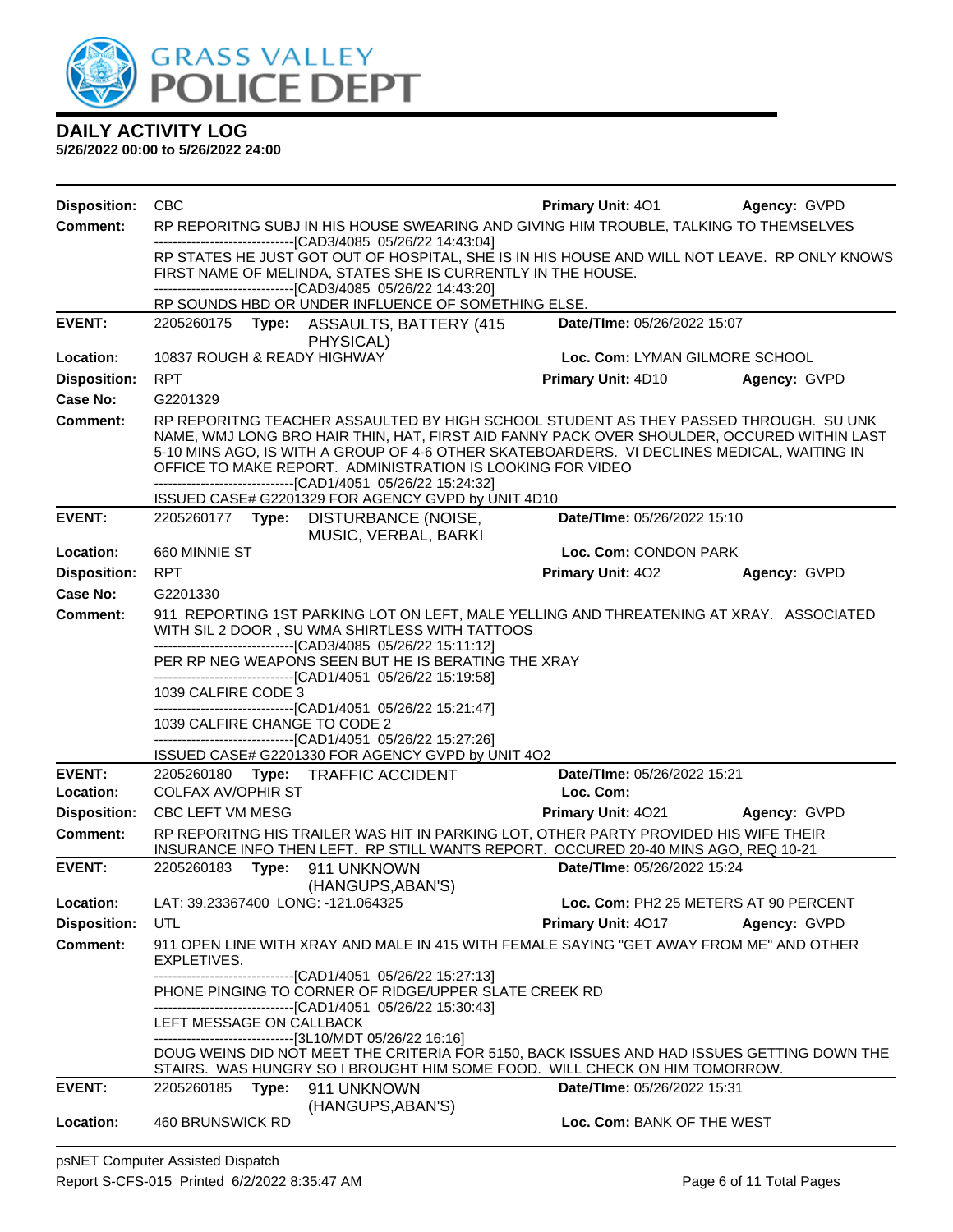

| <b>Disposition:</b> | HBD LOG PER 4S5                                |                                                                                                                                                                                                                                                                                                                                                                                                                                                                                                                                                                                                                | <b>Primary Unit:</b>           | Agency: GVPD                              |
|---------------------|------------------------------------------------|----------------------------------------------------------------------------------------------------------------------------------------------------------------------------------------------------------------------------------------------------------------------------------------------------------------------------------------------------------------------------------------------------------------------------------------------------------------------------------------------------------------------------------------------------------------------------------------------------------------|--------------------------------|-------------------------------------------|
| <b>Comment:</b>     | 911 ABAN                                       |                                                                                                                                                                                                                                                                                                                                                                                                                                                                                                                                                                                                                |                                |                                           |
|                     |                                                | ON CALLBACK, UNAWARE 911 HAD BEEN DIALED, ALL EMPLOYEES ACOUNTED FOR AND UNAWARE OF ANY<br>EMERGENCY. WILL CALL US BACK IF LE ASSISTANCE IS NEEDED<br>***** EVENT CLOSED BY CAD1 WITH COMMENT-LOG PER 4S5                                                                                                                                                                                                                                                                                                                                                                                                      |                                |                                           |
| <b>EVENT:</b>       | 2205260186 Type: ORDINANCES                    |                                                                                                                                                                                                                                                                                                                                                                                                                                                                                                                                                                                                                | Date/TIme: 05/26/2022 15:33    |                                           |
| Location:           | 2032 NEVADA CITY HY                            | (COUNTY/MUNICIPAL)                                                                                                                                                                                                                                                                                                                                                                                                                                                                                                                                                                                             | 6105                           | Loc. Com: B C TRUE VALUE HARDWARE 530 723 |
| <b>Disposition:</b> | HBD LOG PER 4S5                                |                                                                                                                                                                                                                                                                                                                                                                                                                                                                                                                                                                                                                | <b>Primary Unit:</b>           | Agency: GVPD                              |
| <b>Comment:</b>     |                                                | RP REPORTING SUBJ WITH A CHILD IN STROLLER ON THE CORNER ENTERING INTO THE PLAZA, VERY<br>NEAR ROADWAY. PER RP HE IS PANHANDLING<br>***** EVENT CLOSED BY CAD1 WITH COMMENT-LOG PER 4S5                                                                                                                                                                                                                                                                                                                                                                                                                        |                                |                                           |
| <b>EVENT:</b>       | 2205260188 Type: FOLLOWUP                      |                                                                                                                                                                                                                                                                                                                                                                                                                                                                                                                                                                                                                | Date/TIme: 05/26/2022 15:43    |                                           |
| Location:           | 660 MINNIE ST                                  |                                                                                                                                                                                                                                                                                                                                                                                                                                                                                                                                                                                                                | Loc. Com: CONDON PARK          |                                           |
| <b>Disposition:</b> | <b>CBC</b>                                     |                                                                                                                                                                                                                                                                                                                                                                                                                                                                                                                                                                                                                | <b>Primary Unit: 401</b>       | Agency: GVPD                              |
| Comment:            |                                                | ----------------------------------[CAD1/4051 05/26/22 15:43:21]<br>EVENT LOCATION CHANGED FROM CONDON PARK                                                                                                                                                                                                                                                                                                                                                                                                                                                                                                     |                                |                                           |
| <b>EVENT:</b>       |                                                | 2205260189 Type: COMMUNITY POLICING<br><b>ACTION</b>                                                                                                                                                                                                                                                                                                                                                                                                                                                                                                                                                           | Date/TIme: 05/26/2022 15:51    |                                           |
| <b>Disposition:</b> | <b>CBC</b>                                     |                                                                                                                                                                                                                                                                                                                                                                                                                                                                                                                                                                                                                | Primary Unit: 402              | Agency: GVPD                              |
| <b>Comment:</b>     |                                                |                                                                                                                                                                                                                                                                                                                                                                                                                                                                                                                                                                                                                |                                |                                           |
| <b>EVENT:</b>       | 2205260190 Type:                               | <b>TRESPASS</b>                                                                                                                                                                                                                                                                                                                                                                                                                                                                                                                                                                                                | Date/TIme: 05/26/2022 15:51    |                                           |
| Location:           | 337 BENNETT ST                                 |                                                                                                                                                                                                                                                                                                                                                                                                                                                                                                                                                                                                                | Loc. Com:                      |                                           |
| <b>Disposition:</b> | <b>CBC</b>                                     |                                                                                                                                                                                                                                                                                                                                                                                                                                                                                                                                                                                                                | Primary Unit: 401 Agency: GVPD |                                           |
| <b>Comment:</b>     | RP IS ALSO ON LOCATION                         | 911 REPORTING XRAY ACTING OFF AND SEEMS OUT OF IT. PER RP, SHE WAS HARRASSING HIS TENANTS.<br>WFA, LONG BLK HAIR, WEARING SHORTS AND BOOTS, CURRENTLY ON THE SIDE OF THE ADDRESS. PER<br>RP, SHE CONTINUOUSLY COMES UP AND KNOCKS ON TENANT'S DOOR AND REFUSES TO LEAVE AREA<br>-------------------------------[CAD3/4085 05/26/22 15:52:20]                                                                                                                                                                                                                                                                   |                                |                                           |
| <b>EVENT:</b>       |                                                | 2205260204 Type: DISTURBANCE (NOISE,<br>MUSIC, VERBAL, BARKI                                                                                                                                                                                                                                                                                                                                                                                                                                                                                                                                                   | Date/TIme: 05/26/2022 16:44    |                                           |
| Location:           | 201 EA MAIN ST                                 |                                                                                                                                                                                                                                                                                                                                                                                                                                                                                                                                                                                                                | Loc. Com: ROBINSON GAS         |                                           |
| <b>Disposition:</b> | UTL                                            |                                                                                                                                                                                                                                                                                                                                                                                                                                                                                                                                                                                                                | <b>Primary Unit: 401</b>       | Agency: GVPD                              |
| Comment:            |                                                | 911 REPORTING XRAY ON PROPERTY WILL NOT LEAVE THOUGH SHE HAS BEEN ASKED TO SEVERAL TIMES.<br>OLDER WFA WEARING BLU TOP PUSHING A RED CART. XRAY SHOUTING OBSCENITIES. PER RP, SHE LEFT<br>ACROSS STREET AS SOON AS RP CALLED LE.                                                                                                                                                                                                                                                                                                                                                                               |                                |                                           |
| <b>EVENT:</b>       |                                                | 2205260214 Type: DISTURBANCE (NOISE,<br>MUSIC, VERBAL, BARKI                                                                                                                                                                                                                                                                                                                                                                                                                                                                                                                                                   | Date/TIme: 05/26/2022 17:22    |                                           |
| Location:           | LAT: 39.20913200 LONG: -121.069679             |                                                                                                                                                                                                                                                                                                                                                                                                                                                                                                                                                                                                                | Loc. Com:                      |                                           |
| <b>Disposition:</b> | UTL                                            |                                                                                                                                                                                                                                                                                                                                                                                                                                                                                                                                                                                                                | <b>Primary Unit: 4S5</b>       | Agency: GVPD                              |
| <b>Comment:</b>     | PHASE 2, 3M AT 90 PERCENT<br><b>PREVIOUSLY</b> | 911 XRAY YELLING AT ANOTHER "DO YOU WANT TO TALK TO THE OFFICER YOURSELF? AFTER THROWING<br>THINGS AT ME AND TRYING TO TAKE MY BABY OUT OF CAR". RP NOT RESPONDING TO DISPATCH, DID NOT<br>PROVIDE LOCATION THEN DISCONNECTED.<br>----------------------------------[CAD3/4085 05/26/22 17:23:20]<br>--------------------------------[CAD1/4051 05/26/22 17:29:18]<br>PER CHP, ALSO RECVD 911 OPEN LINE FROM SAME NUMBER LAT: 39.20539900 LONG: -121.109741<br>--------------------------------[CAD1/4051 05/26/22 17:46:43]<br>HISTORY W/PH# AT SAFEWAY BRUNSWICK AND RPTG DAUGHTER IS RUNAWAY MULTIPLE TIMES |                                |                                           |
|                     | ON CALLBACK, LEFT MSG                          | -------------------------[CAD3/4085 05/26/22 17:47:49]                                                                                                                                                                                                                                                                                                                                                                                                                                                                                                                                                         |                                |                                           |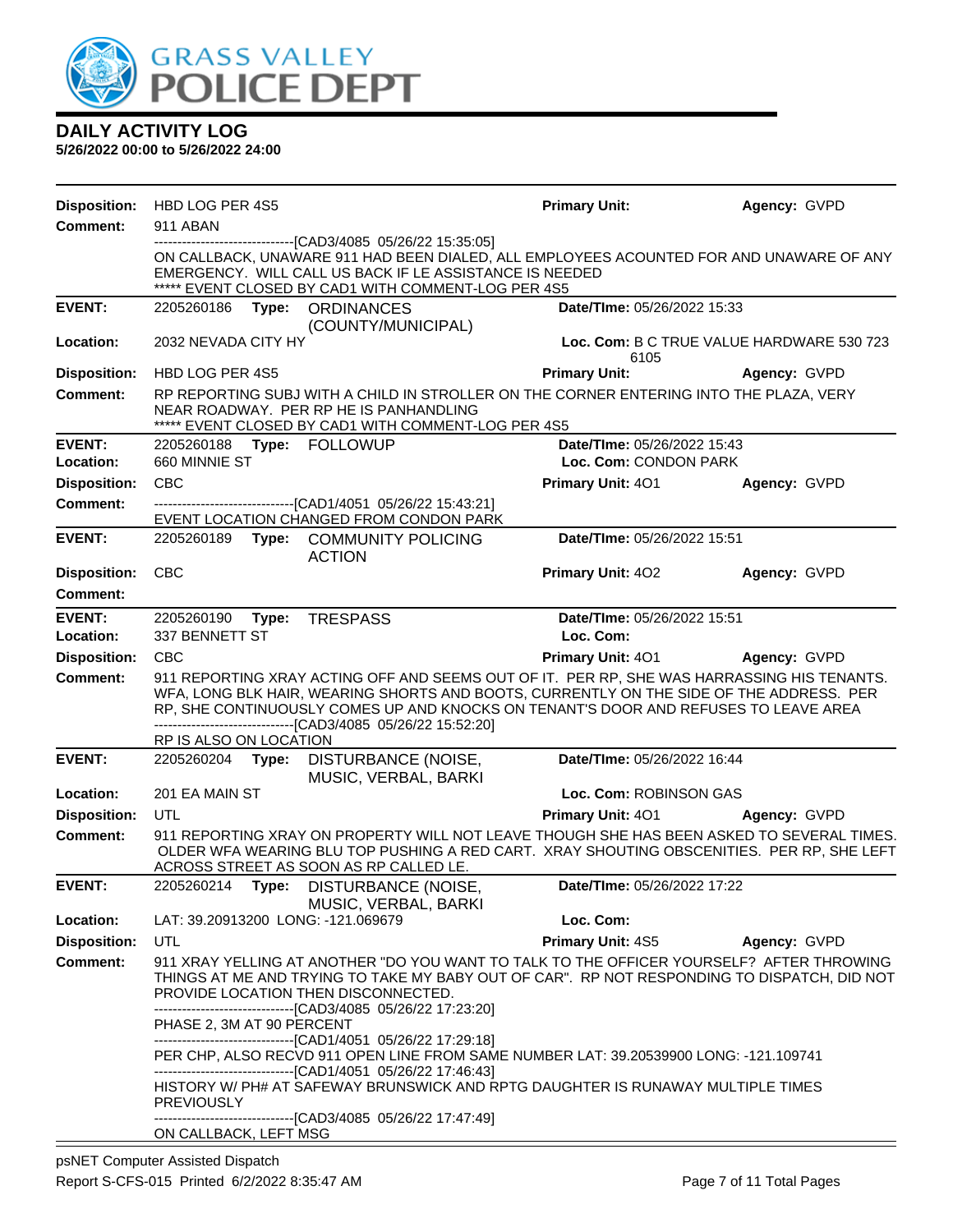

**5/26/2022 00:00 to 5/26/2022 24:00**

| <b>EVENT:</b>              | 2205260217                   | Type: | 911 UNKNOWN<br>(HANGUPS, ABAN'S)                                                                                                                                                       | Date/TIme: 05/26/2022 17:26                                    |                                          |
|----------------------------|------------------------------|-------|----------------------------------------------------------------------------------------------------------------------------------------------------------------------------------------|----------------------------------------------------------------|------------------------------------------|
| Location:                  | 155 GLASSON WY               |       |                                                                                                                                                                                        | Loc. Com: SIERRA NEVADA MEMORIAL<br><b>HOSPITAL</b>            |                                          |
| <b>Disposition:</b>        | <b>CBC</b>                   |       |                                                                                                                                                                                        | Primary Unit: 4S5                                              | Agency: GVPD                             |
| <b>Comment:</b>            | ROOM 206B                    |       | 911 RPTG HOSPITAL WONT LET HER LEAVE HOSPITAL TO GO HOME AFTER BEING DIISCHARGED. RP IN                                                                                                |                                                                |                                          |
|                            |                              |       | ----------------------------[CAD1/4051_05/26/22 17:27:09]<br>RP REQG WE GOT CTC HER HUSBAND AT 126 W BERRYHILL #210 AND TELL HIM TO COME GET HER                                       |                                                                |                                          |
| <b>EVENT:</b>              | 2205260219                   | Type: | <b>CITIZEN ASSIST (CIVIL</b>                                                                                                                                                           | Date/TIme: 05/26/2022 17:28                                    |                                          |
|                            |                              |       | STANDBY'S, LOCKOUT                                                                                                                                                                     |                                                                |                                          |
| Location:                  | 1262 SUTTON WY               |       |                                                                                                                                                                                        |                                                                | Loc. Com: HOSPITALITY HOUSE 530 271 7144 |
| <b>Disposition:</b>        | CBC CLEARED, 98T             |       |                                                                                                                                                                                        | Primary Unit: 4017                                             | Agency: GVPD                             |
| Comment:                   | <b>CLEARANCE</b>             |       |                                                                                                                                                                                        |                                                                |                                          |
| <b>EVENT:</b>              | 2205260221                   | Type: | THEFT (GRAND, PETTY, FROM<br><b>MERCHANT)</b>                                                                                                                                          | Date/TIme: 05/26/2022 17:32                                    |                                          |
| Location:                  | 153 HIGHLANDS CT             |       |                                                                                                                                                                                        | Loc. Com:                                                      |                                          |
| <b>Disposition:</b>        | CBC FU TO CONTINUE           |       |                                                                                                                                                                                        | Primary Unit: 401                                              | Agency: GVPD                             |
| Comment:                   | $10 - 21$                    |       | RP REPORITNG TENANT OF HERS WHO PASSED AWAY LAST NIGHT, SHE WENT TO CHECK ON PROPERTY<br>AND ALL OF VI'S ID AND OTHER IMPORTANT PAPERS ARE MISSING. RP THINKS THEY WERE STOLEN. REQ    |                                                                |                                          |
| <b>EVENT:</b>              | 2205260222                   | Type: | <b>TRAFFIC ACCIDENT</b>                                                                                                                                                                | Date/TIme: 05/26/2022 17:34                                    |                                          |
| Location:                  | 244 DORSEY DR #38            |       |                                                                                                                                                                                        |                                                                | Loc. Com: SPRINGHILL GARDEN APARTMENTS   |
| <b>Disposition:</b>        |                              |       | CBC NO RPT DESIRED, NO SUSPECT INFO                                                                                                                                                    | Primary Unit: 4017                                             | Agency: GVPD                             |
| <b>Comment:</b>            | REQ 10-21                    |       | RP REPORTING 20002 OCCURED LAST NIGHT, RP'S VEH IS SIL 2008 DODGE CALIBUR, UNK SU VEH INFO.                                                                                            |                                                                |                                          |
|                            |                              |       |                                                                                                                                                                                        |                                                                |                                          |
| <b>EVENT:</b>              | 2205260234                   | Type: | ANIMALS (ABUSE, LOOSE,<br>FOUND, INJURED)                                                                                                                                              | Date/TIme: 05/26/2022 19:11                                    |                                          |
| Location:                  | 150 S AUBURN ST              |       |                                                                                                                                                                                        | Loc. Com:                                                      |                                          |
| <b>Disposition:</b>        | CBC BIRD 44                  |       |                                                                                                                                                                                        | Primary Unit: 4D10                                             | Agency: GVPD                             |
| <b>Comment:</b>            |                              |       | RP RPT'G INJURED PIGEON UNDER A MAPLE TREE                                                                                                                                             |                                                                |                                          |
| <b>EVENT:</b>              | 2205260236                   | Type: | DISTURBANCE (NOISE,<br>MUSIC, VERBAL, BARKI                                                                                                                                            | Date/TIme: 05/26/2022 19:35                                    |                                          |
| Location:                  | 218 DEPOT ST                 |       |                                                                                                                                                                                        | Loc. Com:                                                      |                                          |
| <b>Disposition:</b>        | <b>CBC PARTIES SEPERATED</b> |       |                                                                                                                                                                                        | Primary Unit: 4011                                             | Agency: GVPD                             |
| <b>Comment:</b>            |                              |       | PER CHP, 911 RPT'G IRATE ROOMATE, BOTH PARTIES HBD. RP HUNGUP BEFORE GIVING ADDRESS. CHP<br>CALLED BACK AND LEFT A MESSAGE                                                             |                                                                |                                          |
|                            |                              |       | -------------------------------[CAD1/4056 05/26/22 19:36:52]<br>PLOTS TO 218 DEPOT, HIST W/ PHONE NUMBER THERE AS WELL<br>-------------------------------[CAD1/4056 05/26/22 19:36:57] |                                                                |                                          |
|                            |                              |       | EVENT CALL TYPE CHANGED FROM 911                                                                                                                                                       |                                                                |                                          |
|                            | NEG ANSWER ON ADD CALL       |       | -------------------------------[CAD1/4056 05/26/22 19:39:21]                                                                                                                           |                                                                |                                          |
|                            |                              |       | -------------------------------[CAD3/4074 05/26/22 19:50:05]                                                                                                                           |                                                                |                                          |
|                            |                              |       | EVENT LOCATION CHANGED FROM LAT: 39.21718400 LONG: -121.058768 GRASS VALLEY                                                                                                            |                                                                |                                          |
| <b>EVENT:</b><br>Location: | 451 E MAIN ST                |       | 2205260238 Type: SUBJECT STOP                                                                                                                                                          | <b>Date/TIme: 05/26/2022 19:44</b><br>Loc. Com: 76 GAS STATION |                                          |
| <b>Disposition:</b>        | CBC MOVING ALONG. C4         |       |                                                                                                                                                                                        | <b>Primary Unit: 4D16</b>                                      | Agency: GVPD                             |
| Comment:                   |                              |       | -------------------------------[CAD3/4074 05/26/22 19:48:26]<br>EVENT LOCATION CHANGED FROM 451 E MAIN ST                                                                              |                                                                |                                          |
| <b>EVENT:</b><br>Location: | 1020 MCCOURTNEY RD           |       | 2205260239 Type: WELFARE CHECK                                                                                                                                                         | Date/TIme: 05/26/2022 19:45                                    | Loc. Com: COMMUNITY BEYOND VIOLENCE      |

psNET Computer Assisted Dispatch Report S-CFS-015 Printed 6/2/2022 8:35:47 AM Page 8 of 11 Total Pages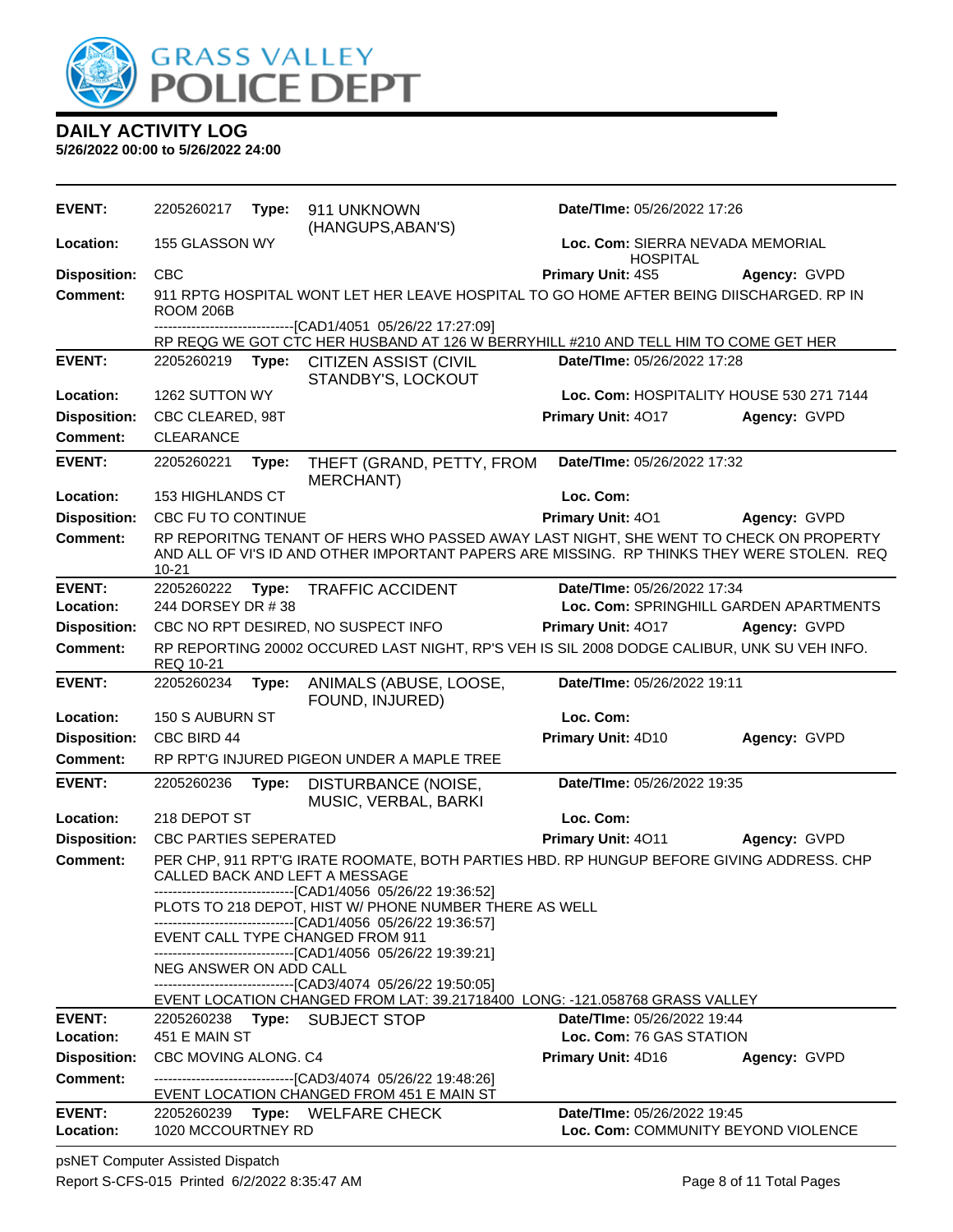

| <b>Disposition:</b> | <b>RPT</b>                                                                                                                                                                           |                                                                                                                                                                                                             | Primary Unit: 4D16                                       | Agency: GVPD        |  |  |
|---------------------|--------------------------------------------------------------------------------------------------------------------------------------------------------------------------------------|-------------------------------------------------------------------------------------------------------------------------------------------------------------------------------------------------------------|----------------------------------------------------------|---------------------|--|--|
| Case No:            | G2201332                                                                                                                                                                             |                                                                                                                                                                                                             |                                                          |                     |  |  |
| Comment:            | 911 RPT'G FEMALE WALKING AROUND THE CENTER LOOKING FOR THE LISTED BSN<br>WFA 507 RED HAIR FLORAL DRESS, HIKING BOOTS<br>-------------------------------[CAD3/4074 05/26/22 20:40:10] |                                                                                                                                                                                                             |                                                          |                     |  |  |
|                     |                                                                                                                                                                                      | ISSUED CASE# G2201332 FOR AGENCY GVPD by UNIT 4D16                                                                                                                                                          |                                                          |                     |  |  |
| <b>EVENT:</b>       | 2205260241 <b>Type:</b>                                                                                                                                                              | <b>SUSPICIOUS CIRCUMSTANCE</b><br>(VEHICLE, PERSON                                                                                                                                                          | Date/TIme: 05/26/2022 19:48                              |                     |  |  |
| Location:           | 1866 RIDGE RD                                                                                                                                                                        |                                                                                                                                                                                                             | Loc. Com: FIRST BAPTIST CHURCH OF GRASS<br><b>VALLEY</b> |                     |  |  |
| <b>Disposition:</b> | <b>CBC</b>                                                                                                                                                                           |                                                                                                                                                                                                             | Primary Unit: 4D10                                       | <b>Agency: GVPD</b> |  |  |
| <b>Comment:</b>     | NISSAN VERSA                                                                                                                                                                         | 911 RPT'G SHE THINKS SHE IS BEING FOLLOWED BY A MALE SUBJ SHE KIND OF KNOWS. RP IN A BLK<br>WHILE LL THE SUBJ STOPPED FOLLOWING, RP REQG 10-21                                                              |                                                          |                     |  |  |
| <b>EVENT:</b>       | 2205260243<br>Type:                                                                                                                                                                  | DISTURBANCE (NOISE,<br>MUSIC, VERBAL, BARKI                                                                                                                                                                 | Date/TIme: 05/26/2022 19:57                              |                     |  |  |
| Location:           | 151 W MCKNIGHT WY # C                                                                                                                                                                |                                                                                                                                                                                                             | Loc. Com: BASKIN ROBBINS                                 |                     |  |  |
| <b>Disposition:</b> | AST 10-21 RP NOT REQ                                                                                                                                                                 |                                                                                                                                                                                                             | Primary Unit: 4D10 Agency: GVPD                          |                     |  |  |
| Comment:            | THEY ARE NOW BACK IN THE VEH<br>VEH TURNING RIGHT TWRDS 49                                                                                                                           | RP RPT'G HE JUST SAW A MALE HIT A FEMALE, ASSOCIATED WITH A RED COROLLA LP SIMILAR TO 671U154.<br>MALE IS WEARING A KINGS BASKETBALL JERSEY<br>-------------------------------[CAD1/4056 05/26/22 19:58:07] |                                                          |                     |  |  |
| <b>EVENT:</b>       | 2205260246 Type:                                                                                                                                                                     | DISTURBANCE (NOISE,                                                                                                                                                                                         | Date/TIme: 05/26/2022 20:11                              |                     |  |  |
|                     |                                                                                                                                                                                      | MUSIC, VERBAL, BARKI                                                                                                                                                                                        |                                                          |                     |  |  |
| Location:           | 218 DEPOT ST                                                                                                                                                                         |                                                                                                                                                                                                             | Loc. Com:                                                |                     |  |  |
| <b>Disposition:</b> | ARA BOOKED FOR 647(F)PC AND 422PC                                                                                                                                                    |                                                                                                                                                                                                             | Primary Unit: 4011                                       | Agency: GVPD        |  |  |
| <b>Case No:</b>     | G2201331                                                                                                                                                                             |                                                                                                                                                                                                             |                                                          |                     |  |  |
| Comment:            | 911 XFER FROM CHP, PARTIES IN A 415                                                                                                                                                  | MALE HEARD STATING IM GOING TO KICK YOUR HEAD IN<br>-------------------------------[CAD1/4056 05/26/22 20:12:47]                                                                                            |                                                          |                     |  |  |
|                     | NEG WEAPONS.                                                                                                                                                                         |                                                                                                                                                                                                             |                                                          |                     |  |  |
|                     |                                                                                                                                                                                      | -------------------------------[CAD3/4074 05/26/22 20:35:39]<br>ISSUED CASE# G2201331 FOR AGENCY GVPD by UNIT 4011                                                                                          |                                                          |                     |  |  |
| <b>EVENT:</b>       | 2205260257                                                                                                                                                                           | Type: SUSPICIOUS CIRCUMSTANCE<br>(VEHICLE, PERSON                                                                                                                                                           | Date/TIme: 05/26/2022 20:56                              |                     |  |  |
| Location:           | 339 EA MARYLAND DR                                                                                                                                                                   |                                                                                                                                                                                                             | Loc. Com:                                                |                     |  |  |
| <b>Disposition:</b> | ARA                                                                                                                                                                                  |                                                                                                                                                                                                             | Primary Unit: 4D16                                       | Agency: GVPD        |  |  |
| Case No:            | G2201333                                                                                                                                                                             |                                                                                                                                                                                                             |                                                          |                     |  |  |
| <b>Comment:</b>     | <b>ALONE</b>                                                                                                                                                                         | 911 RPT'G FEMALE HAS BEEN HANGING OUT AROUND RP'S HOUSE ALL DAY, WOULD LIKE HER MOVED<br>WFA LONG BRO HAIR, THIN BUILD, WHI SHIRT AND JEAN SHORTS                                                           |                                                          |                     |  |  |
|                     |                                                                                                                                                                                      | ------------------------------[CAD3/4074 05/26/22 21:52:27]                                                                                                                                                 |                                                          |                     |  |  |
|                     |                                                                                                                                                                                      | ISSUED CASE# G2201333 FOR AGENCY GVPD by UNIT 4D16                                                                                                                                                          |                                                          |                     |  |  |
| <b>EVENT:</b>       | 2205260265<br>Type:                                                                                                                                                                  | SUSPICIOUS CIRCUMSTANCE<br>(VEHICLE, PERSON                                                                                                                                                                 | Date/TIme: 05/26/2022 21:09                              |                     |  |  |
| Location:           | 933 ALLISON RANCH RD                                                                                                                                                                 |                                                                                                                                                                                                             | Loc. Com: MINING MUSEUM                                  |                     |  |  |
| <b>Disposition:</b> | CBC 98T                                                                                                                                                                              |                                                                                                                                                                                                             | Primary Unit: 4S6                                        | Agency: GVPD        |  |  |
|                     |                                                                                                                                                                                      |                                                                                                                                                                                                             |                                                          |                     |  |  |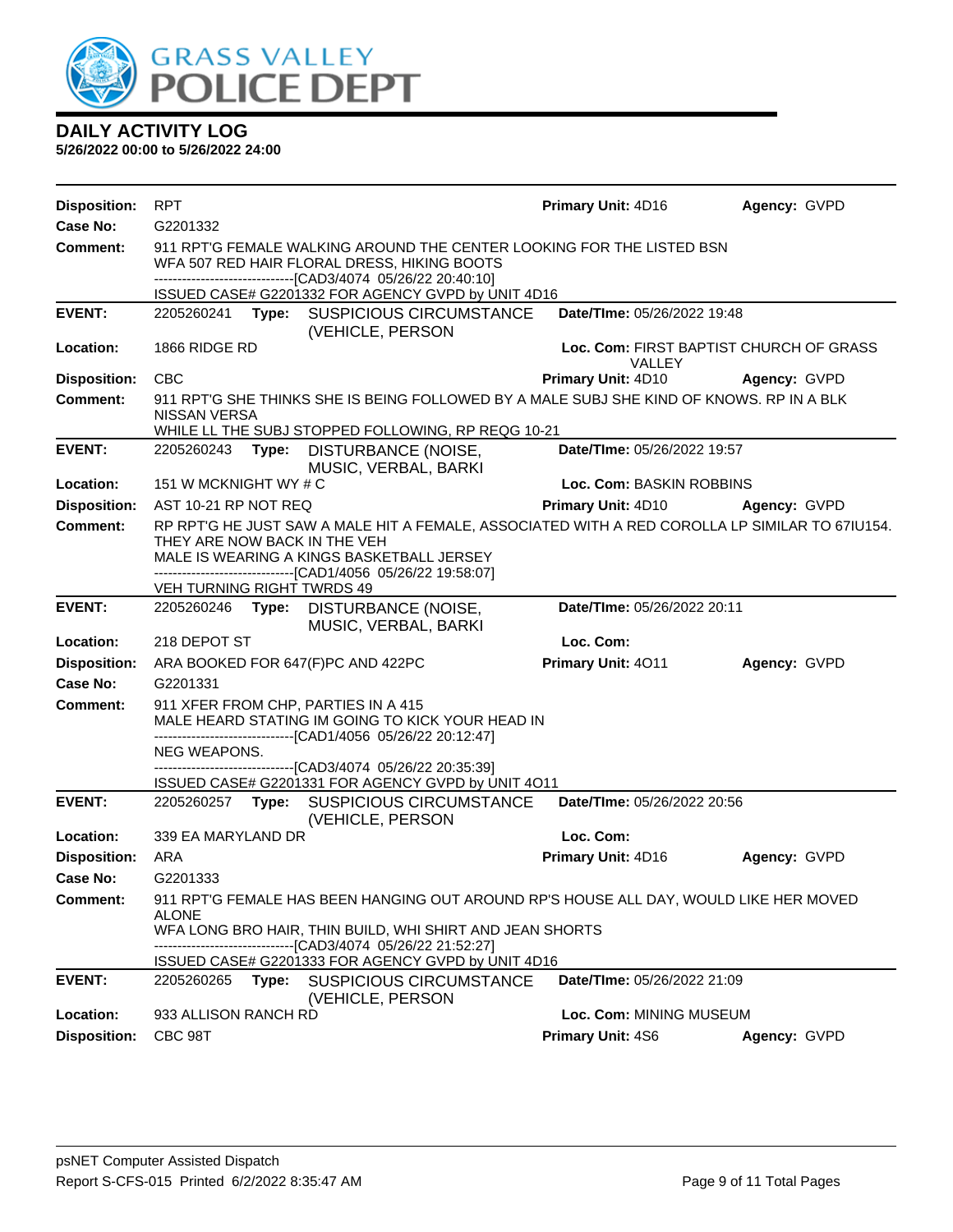

| <b>Comment:</b>     | RP RPT'G SHE IS ON HER HONEYMOON AND IS BEING STALKED.<br>SU'S ARE ASSOCIATED W A WHI PK TRUCK W/ RACK AND A BLK PK. SU'S NOT CURRENTLY THERE, REQ 10- |                                |              |
|---------------------|--------------------------------------------------------------------------------------------------------------------------------------------------------|--------------------------------|--------------|
|                     | 21                                                                                                                                                     |                                |              |
|                     | ------------------------------[4S6/MDT 05/26/22 21:21]<br>CTC MADE W/ RP WHO WAS UNABLE TO ARTICULATE WHERE THEY WERE BEING FOLLOWED OR BY WHO.        |                                |              |
|                     | RP"S HUSBAND REPEATEDLY DECLINED TO PROVIDE ME WITH INFORMATION AND RP ADVSIED THAT SHE                                                                |                                |              |
|                     | DOES NOT KNOW, BUT HER HUSBAND DOES. RP ADV TO CALL BACK AT THE TIME OF AN INCIDENT SO                                                                 |                                |              |
|                     | THAT WE CAN RESPOND.                                                                                                                                   |                                |              |
|                     | <b>CBC</b>                                                                                                                                             |                                |              |
| <b>EVENT:</b>       | 2205260272 Type: FOLLOWUP                                                                                                                              | Date/TIme: 05/26/2022 21:40    |              |
| Location:           | 933 ALLISON RANCH RD                                                                                                                                   | Loc. Com: MINING MUSEUM        |              |
| <b>Disposition:</b> | <b>CBC</b>                                                                                                                                             | <b>Primary Unit: 4S6</b>       | Agency: GVPD |
| <b>Comment:</b>     | ATL NEAR WATER TREATMENT PLANTS<br>-------------------------------[CAD3/4074 05/26/22 21:41:27]                                                        |                                |              |
|                     | EVENT LOCATION CHANGED FROM 933 ALLISON RANCH                                                                                                          |                                |              |
|                     | -------------------------------[CAD1/4056 05/26/22 21:54:58]                                                                                           |                                |              |
| <b>EVENT:</b>       | PLACER HAD NO CTC'S WITH RP B Y NAME OR 21 #<br>2205260275 Type: SUSPICIOUS CIRCUMSTANCE                                                               | Date/TIme: 05/26/2022 21:59    |              |
|                     | (VEHICLE, PERSON                                                                                                                                       |                                |              |
| Location:           | 250 RACE ST                                                                                                                                            | Loc. Com: CHAPEL OF THE ANGELS |              |
| <b>Disposition:</b> | CBC 98T                                                                                                                                                | <b>Primary Unit: 4011</b>      | Agency: GVPD |
| <b>Comment:</b>     | RP RPT'G HEARING SUBJS IN THE PARKING LOT MAKING NOISE, POSS HEARD A BOTTLE BREAK                                                                      |                                |              |
| <b>EVENT:</b>       | 2205260278<br>Type: FOLLOWUP                                                                                                                           | Date/TIme: 05/26/2022 22:19    |              |
| Location:           | 218 DEPOT ST                                                                                                                                           | Loc. Com:                      |              |
| <b>Disposition:</b> | <b>CBC</b>                                                                                                                                             | <b>Primary Unit: 4011</b>      | Agency: GVPD |
| <b>Comment:</b>     | ------------------------------[CAD3/4074 05/26/22 22:19:33]<br>EVENT LOCATION CHANGED FROM 218 DEPOT                                                   |                                |              |
| <b>EVENT:</b>       | 2205260280 Type: VEHICLE STOP                                                                                                                          | Date/TIme: 05/26/2022 22:25    |              |
| Location:           | ROUGH AND READY HY/ADAM AV                                                                                                                             | Loc. Com:                      |              |
| <b>Disposition:</b> | ARA                                                                                                                                                    | Primary Unit: 4D10             | Agency: GVPD |
| <b>Case No:</b>     | G2201334                                                                                                                                               |                                |              |
| <b>Comment:</b>     | License: 8U43359                                                                                                                                       |                                |              |
|                     | -------------------------------[CAD3/4074 05/26/22 22:25:43]<br>EVENT LOCATION CHANGED FROM RIDGE/ROUGH READY                                          |                                |              |
|                     | -------------------------------[CAD3/4074 05/26/22 22:26:22]                                                                                           |                                |              |
|                     | EVENT LOCATION CHANGED FROM RIDGE RD/ROUGH AND READY HY                                                                                                |                                |              |
|                     | -------------------------------[CAD1/4056 05/26/22 22:41:44]<br>TOW ASSIGNED-GOLD COUNTRY TOW, 1025 IDAHO MARYLAND DR, GRASS VALLEY, 5309555653,       |                                |              |
|                     | -------------------------------[CAD1/4056 05/26/22 22:42:06]                                                                                           |                                |              |
|                     | 10-39 GOLD COUNTRY ENRT DRIVE TIME<br>-----------------------[CAD3/4074_05/26/22_22:45:35]                                                             |                                |              |
|                     | ISSUED CASE# G2201334 FOR AGENCY GVPD by UNIT 4D10                                                                                                     |                                |              |
|                     | -------------------------------[CAD3/4074 05/26/22 23:03:06]<br>FCN/3702214605012                                                                      |                                |              |
| <b>EVENT:</b>       | 2205260282 Type: ALL OTHERS                                                                                                                            | Date/TIme: 05/26/2022 22:31    |              |
| Location:           | 275 DORSEY DR #4                                                                                                                                       | Loc. Com:                      |              |
| <b>Disposition:</b> | INF BEAT INFO                                                                                                                                          | <b>Primary Unit: 4S6</b>       | Agency: GVPD |
| Comment:            | 911 RPTG' HER BROTHER IS FLEEING PAROLE IN IDAHO AND IS CURRENTLY HIDING OUT AT THE LISTED                                                             |                                |              |
| <b>EVENT:</b>       | 2205260289<br><b>VEHICLE STOP</b><br>Type:                                                                                                             | Date/TIme: 05/26/2022 23:04    |              |
| Location:           | WE MAIN ST/ALTA ST                                                                                                                                     | Loc. Com:                      |              |
| <b>Disposition:</b> | WA                                                                                                                                                     | Primary Unit: 4011             | Agency: GVPD |
|                     |                                                                                                                                                        |                                |              |